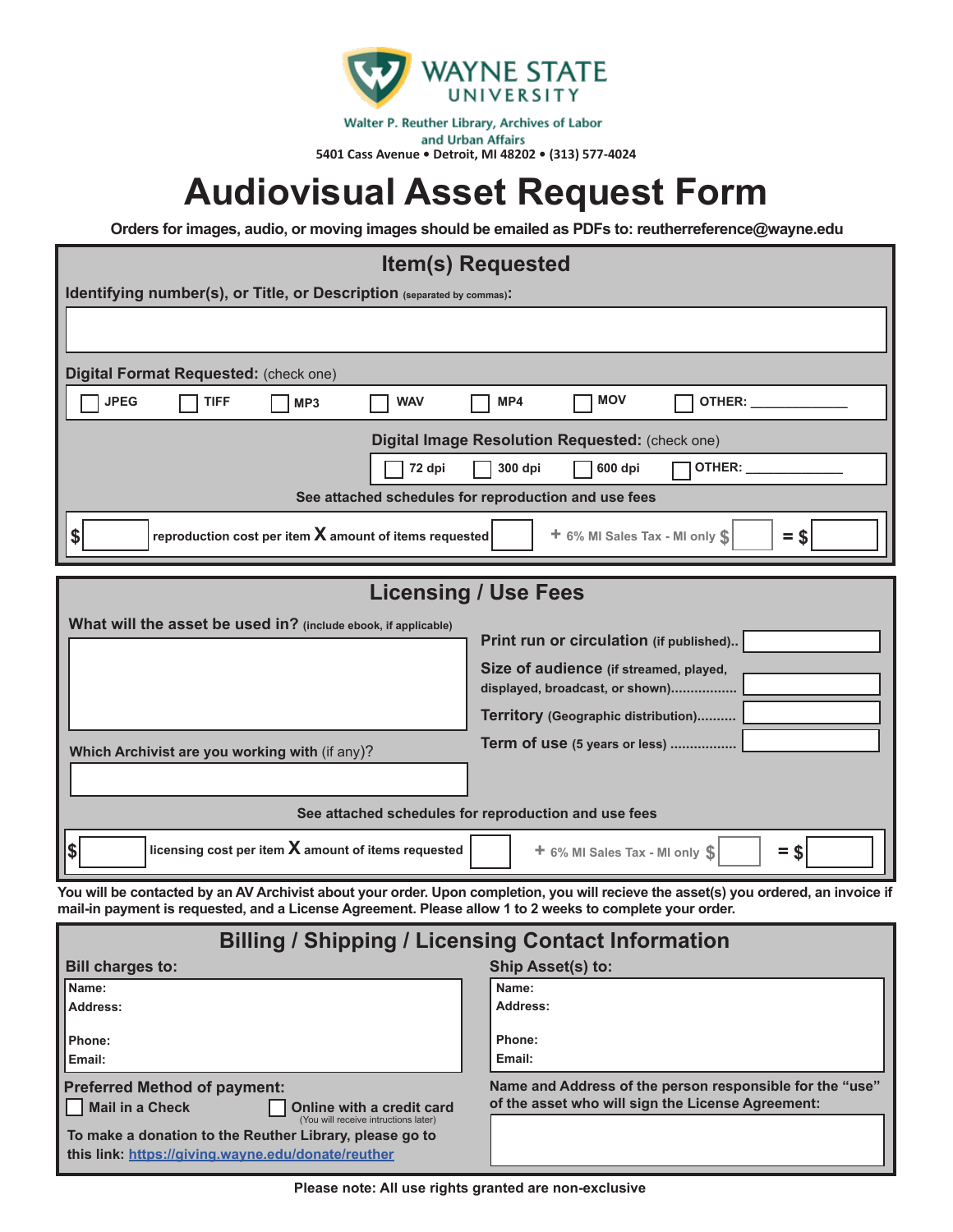## AUDIOVISUAL REPRODUCTION FEES

*Reproduction fees are generally in addition to Use fees 6% Michigan Sales tax is added to all fees.*

### Basic Digital Images

**(Based on 8 X 10)**

| $\sim$ $\sim$<br>$\mathbf{r}$<br>$\sim$<br>Up<br>dpi<br>to<br>∼  | 00. |
|------------------------------------------------------------------|-----|
| $\overline{\phantom{a}}$<br>$\sqrt{2}$<br>dp1<br>-3UU<br>¬-<br>້ | .00 |

### Oversized Digital Images

| (Taken with a digital camera or scanned in several sections and merged) |          |  |
|-------------------------------------------------------------------------|----------|--|
| Up to $72$ dpi                                                          | \$10.00  |  |
| 73-300 dpi                                                              | \$50.00  |  |
| 3D objects                                                              | \$100.00 |  |

#### Sizes larger than 8X10 or resolutions higher than 300 dpi will be priced by the Archivist on a case-by-case basis.

| <b>Sound and Moving Image Duplication</b>                                 |         |
|---------------------------------------------------------------------------|---------|
| Audio Duplication from Analog to Analog                                   | \$10.00 |
| Audio Duplication from Analog to Digital                                  | \$20.00 |
| Audio Duplication from Digital to Digital                                 | \$10.00 |
| Moving Image duplication from Analog to Analog                            | \$15.00 |
| Moving Image Duplication from Digital to Digital for Reference Use only   | \$20.00 |
| Moving Image Duplication from Digital to Digital for Use in final project | \$50.00 |
| Moving Image Duplication from Analog to Digital (mp4) Reference Use only  | \$20.00 |

| <b>Off-Site Duplication</b>                                                 |                                  |  |  |
|-----------------------------------------------------------------------------|----------------------------------|--|--|
| (\$500 refundable deposit and a copy of the digitized material is required) |                                  |  |  |
| Audio Duplication from Reel-to-Reel or Cassette Tapes                       | \$10.00 handling fee per 10 Reel |  |  |
|                                                                             | Tapes and/or 20 Cassette Tapes   |  |  |
| Moving Image Duplication from 16mm film or Magnetic                         | \$20.00 handling fee per 2 films |  |  |
| Tapes                                                                       | and/or 10 Beta Tapes             |  |  |

| <b>Special Services</b>                                      |                   |  |  |
|--------------------------------------------------------------|-------------------|--|--|
| Photocopies                                                  | $$.25$ each       |  |  |
| Research Services (especially if no ID numbers are provided) | $$40.00$ per hour |  |  |
| RUSH Service (1 day turnaround)                              | Double Above Fees |  |  |

All image files will be transmitted electronically. There are multiple options available for file transmittal. There is a \$5.00 per image fee assessed for undeliverable messages due to problems with the recipients email.

*November 2014*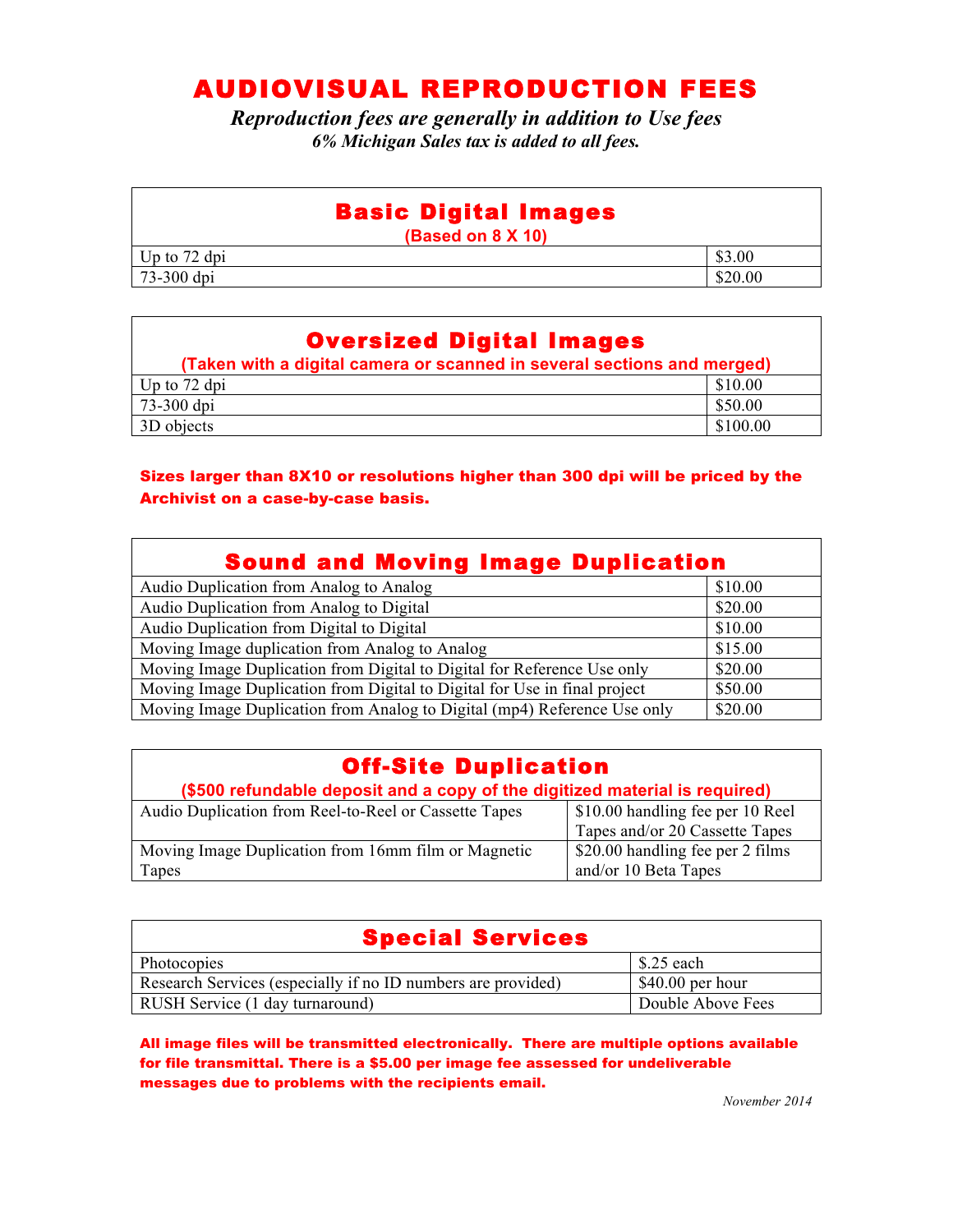## USE FEES FOR IMAGES

*Use fees are in addition to Reproduction fees. 6% Michigan Sales tax is added to all fees for in-state patrons.*

| <b>INDIVIDUAL OR STUDENT FOR PRIVATE</b><br><b>OR EDUCATIONAL USES</b> |         |  |  |
|------------------------------------------------------------------------|---------|--|--|
| Personal Reference or display in home                                  | \$0.00  |  |  |
| K-12 Educational Paper, Presentation, or Multi-media Project           | \$0.00  |  |  |
| Higher Education Paper, Presentation, or Multi-media Project           | \$10.00 |  |  |

|                                              | Print Run   | Print Run          | Print Run           | Print Run   | Terms longer than 5               |
|----------------------------------------------|-------------|--------------------|---------------------|-------------|-----------------------------------|
| <b>PRINT</b>                                 | Under       | <b>Under 5,000</b> | 5,000 and           | over        | years                             |
| Fees listed are for 5-year terms             | 1,000       |                    | Over                | 50,000      | Fee is per additional 5-year term |
| Book, One Country or Language                | \$10.00     | \$40.00            | \$70.00             | \$100.00    | $1.5x$ Fee                        |
| Book, Multiple Countries and/or<br>Languages | \$40.00     | \$100.00           | \$160.00            | \$220.00    | $1.5x$ Fee                        |
| Cover Image as Main Illustration             | $2 X$ Fee   | 2 X Fee            | $2 X$ Fee           | $2 X$ Fee   | $1.5x$ Fee                        |
| Cover Image as Secondary<br>Illustration     | $1.5 X$ Fee | $1.5 X$ Fee        | $1.5 \text{ X}$ Fee | $1.5 X$ Fee | $1.5x$ Fee                        |
| Periodical/Journal (includes online<br>use)  | \$20.00     | \$45.00            | \$80.00             | \$110.00    | N/A                               |
| Newspaper (includes online use)              | \$15.00     | \$15.00            | \$20.00             | \$30.00     | N/A                               |

|                                          | Non-Profit $/$ | PBS / Commercial | Commercial / | Terms longer than 5          |
|------------------------------------------|----------------|------------------|--------------|------------------------------|
| <b>BROADCAST</b>                         | Educational /  | North American   | Worldwide    | years                        |
| Fees listed are for 5-year terms         | Local          |                  |              | Fee is per additional 5-year |
|                                          |                |                  |              | term                         |
| Newscast (includes online use)           | \$10.00        | \$100.00         | \$150.00     | $1.5x$ Fee                   |
| Television program (includes online use) | \$10.00        | \$150.00         | \$200.00     | $2x$ Fee                     |
| Visual Podcast                           | \$10.00        | \$25.00          | \$50.00      | $1.25x$ Fee                  |

|                                      | Small             | Film      | PBS / Commercial | Terms longer than 5          |
|--------------------------------------|-------------------|-----------|------------------|------------------------------|
| <b>DOCUMENTARY</b>                   | Market/Audience / | Festivals | North American   | years                        |
| Fees listed are for 5-year terms     | Educational       |           |                  | Fee is per additional 5-year |
|                                      |                   |           |                  | term                         |
| Viewing                              | \$10.00           | \$25.00   | \$150.00         | $2x$ Fee                     |
| DVD / Streaming includes viewing fee | \$25.00           | \$75.00   | \$250.00         | $2x$ Fee                     |

| <b>FEATURE FILM</b><br>Fees listed are for 5-year terms | Commercial, North<br>American<br><b>Distribution</b> | Commercial,<br><b>Worldwide Distribution</b> | Terms longer than 5<br>vears<br>Fee is per additional 5-year term |
|---------------------------------------------------------|------------------------------------------------------|----------------------------------------------|-------------------------------------------------------------------|
| Viewing                                                 | \$150.00                                             | \$200.00                                     | $2x$ Fee                                                          |
| DVD / Streaming includes viewing fee                    | \$250.00                                             | \$350.00                                     | $2x$ Fee                                                          |

| <b>EXHIBIT</b>            | Temporary<br>(12 months or less) | Travelling | Permanent |
|---------------------------|----------------------------------|------------|-----------|
| Display or Video Kiosk    | \$40.00                          | \$70.00    | \$100.00  |
| Wall Décor for a Business |                                  |            | \$95.00   |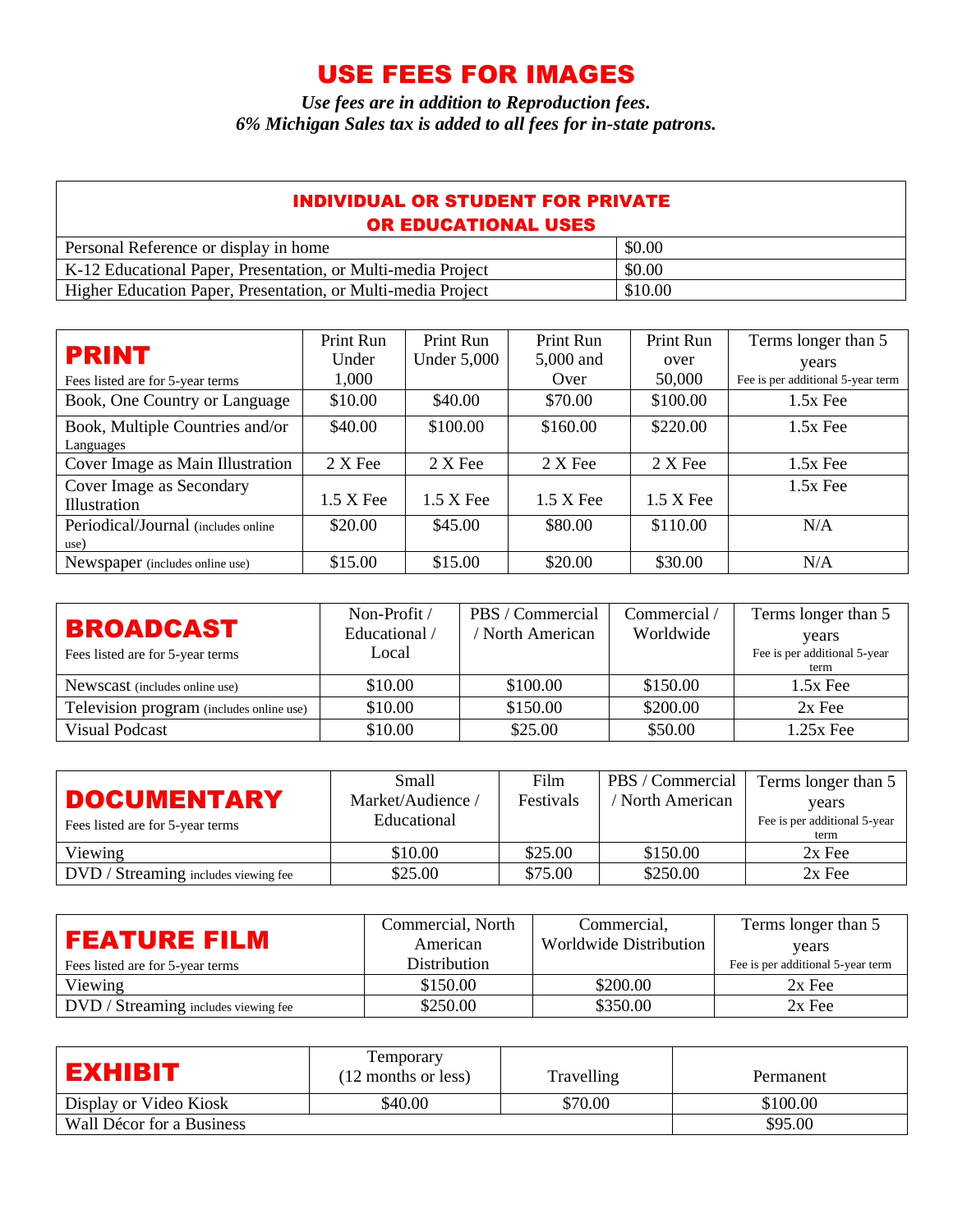| <b>ELECTRONIC / INTERNET / WWW</b>                              |          |  |
|-----------------------------------------------------------------|----------|--|
| Website/Blog (Non-Profit / Educational / Personal, 72 dpi only) | \$10.00  |  |
| Website (Commercial / Corporate, 72 dpi only)                   | \$30.00  |  |
| Online class/lecture behind a paywall                           | \$100.00 |  |
| Online-only News Outlets/Websites behind a paywall              | \$30.00  |  |
| Online-only News Outlets / Websites free to access              | \$10.00  |  |
| E-Book only (no printed publication)                            | \$100.00 |  |
| E-Book (in addition to print publication fee)                   | \$25.00  |  |

## PROMOTIONAL MATERIALS

Includes social media posts, posters, pamphlets, commercials, trailers, billboard, interviews, packaging, etc.

| Fee is in addition to Use Fee from above. |          |  |
|-------------------------------------------|----------|--|
| <b>Book</b>                               | \$50.00  |  |
| <b>Broadcast TV/News</b>                  | \$50.00  |  |
| Documentary/Feature Film                  | \$100.00 |  |
| Exhibit                                   | \$100.00 |  |

#### *Other uses will be priced by the Archivist on a case-by-case basis*

**\*NOTE:** Because of the delicate nature of older formats, Curatorial fees may be applied to order. All audiovisual assets used must be accompanied by the credit line: *Walter P. Reuther Library, Archives of Labor and Urban Affairs, Wayne State University*, unless otherwise noted in license agreement.

*December 2021*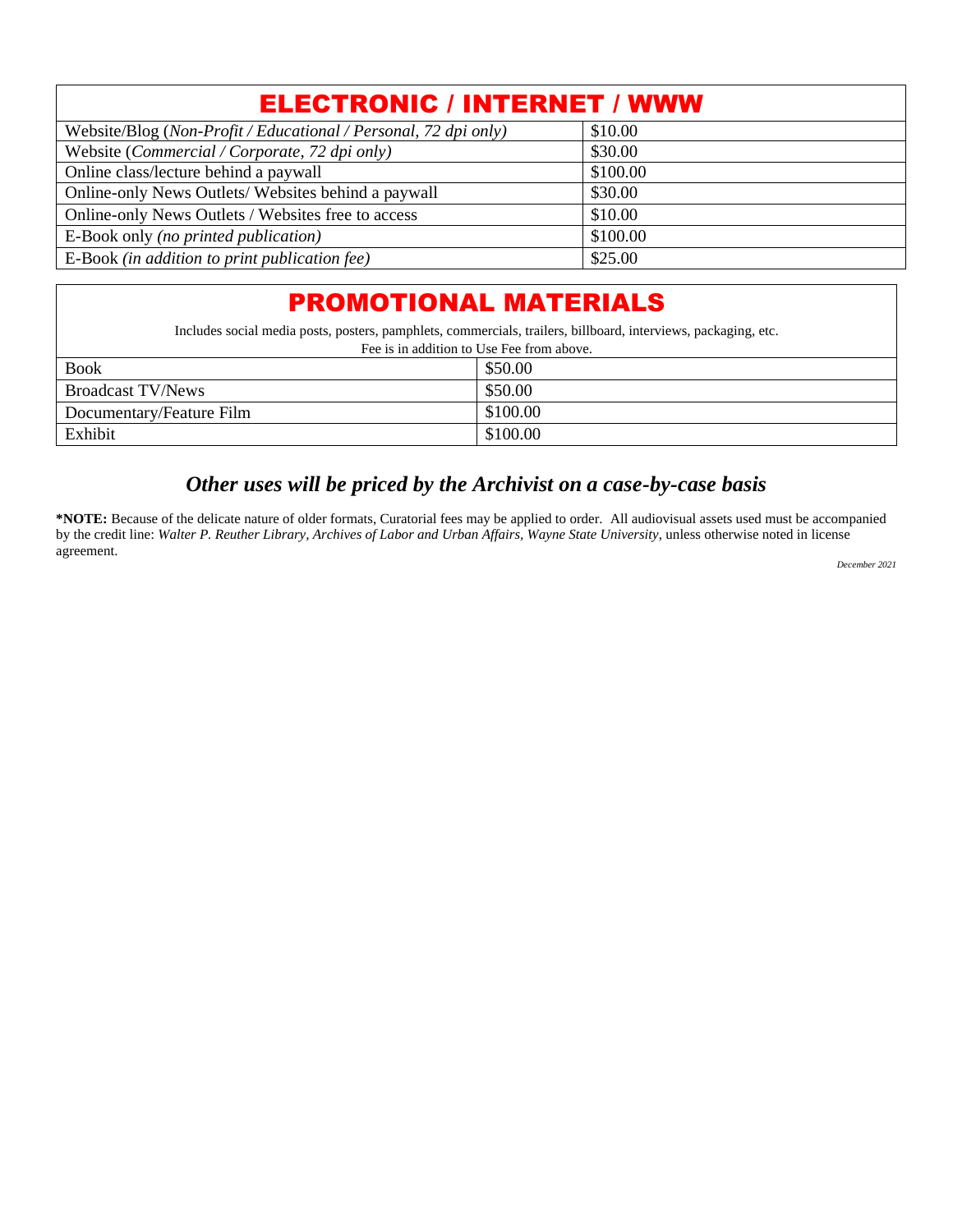## USE FEES FOR AUDIO

*Use fees are in addition to Reproduction fees. 6% Michigan Sales tax is added to all fees.*

#### INDIVIDUAL OR STUDENT FOR PRIVATE OR EDUCATIONAL USES

| Personal reference, Private Study, Educational Presentation (PowerPoint) | \$0     |
|--------------------------------------------------------------------------|---------|
| School multimedia video project                                          | \$10.00 |
| Personal website (non-commercial)                                        | \$10.00 |

| <b>BROADCAST</b>               | Non-Profit $\overline{\ }$<br>Educational / Local | NPR / Commercial<br>/ North American | Commercial /<br>Worldwide |
|--------------------------------|---------------------------------------------------|--------------------------------------|---------------------------|
| Radio/Internet/TV (incl. News) | \$5 per 30 seconds                                | \$50 per 30 seconds                  | \$70 per 30 sec.          |
| Home Audio/Video, Podcast, CD, | \$10 per 30 seconds                               | \$70 per 30 seconds                  | \$90 per 30 sec.          |
| DVD                            |                                                   |                                      |                           |

| <b>DOCUMENTARY</b> | Small Market or<br>Audience /<br>Educational | Film Festivals          | Commercial/<br>North American |
|--------------------|----------------------------------------------|-------------------------|-------------------------------|
| Audio Clips        | \$5 per 30 seconds                           | $$10$ per 30<br>seconds | \$50 per 30<br>seconds        |

| FEATURE FILM | Commercial, North<br><b>American Distribution</b> | Commercial, Worldwide<br><b>Distribution</b> |
|--------------|---------------------------------------------------|----------------------------------------------|
| Audio Clips  | \$25 per 30 seconds                               | \$50 per 30 seconds                          |

| ЕХНІВІТ                              | Temporary<br>(12 months or less) | Travelling | Permanent |
|--------------------------------------|----------------------------------|------------|-----------|
| Video Kiosk or Voice Over (per clip) | \$40.00                          | \$70.00    | \$100.00  |

| ELECTRONIC / INTERNET / WWW        |                               |  |  |
|------------------------------------|-------------------------------|--|--|
| Website (Non-Profit / Educational) | \$5.00 per 30-second block    |  |  |
| Website (Commercial / Corporate)   | \$50.00 per 30-second block   |  |  |
| Audio Book                         | \$50.00 per 30-second block   |  |  |
| Mobile App                         | $$100.00$ per 30-second block |  |  |

#### *Other uses will be priced by the Archivist on a case-by-case basis*

**\*NOTE:** Because of the delicate nature of older formats, Curatorial fees may be applied to order. All audiovisual assets used must be accompanied by the credit line: *Walter P. Reuther Library, Archives of Labor and Urban Affairs, Wayne State University*, unless otherwise noted in license agreement.